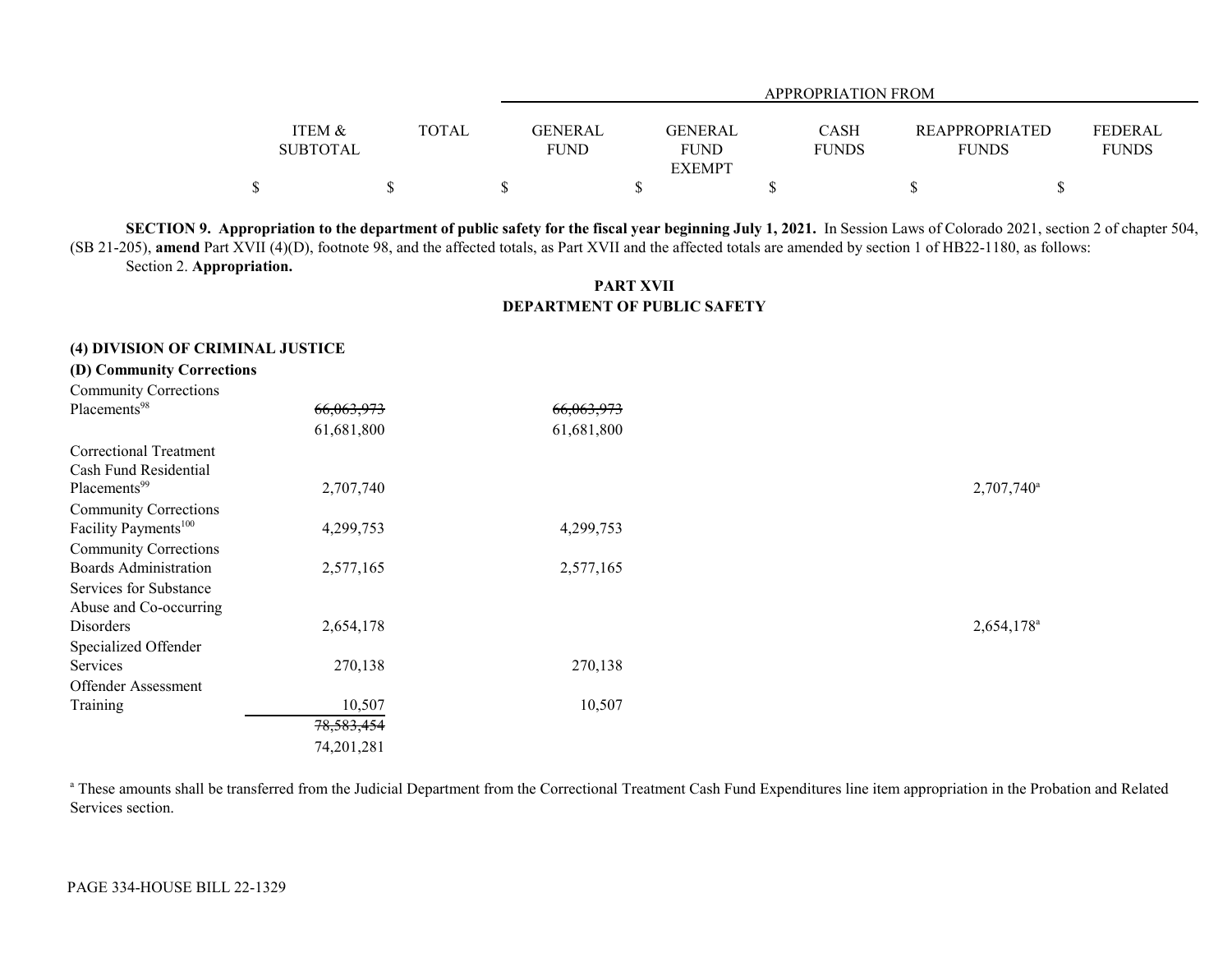|                                     |    |                           |    |               |   | <b>APPROPRIATION FROM</b>     |        |                                                |    |                             |        |                                       |                                |  |
|-------------------------------------|----|---------------------------|----|---------------|---|-------------------------------|--------|------------------------------------------------|----|-----------------------------|--------|---------------------------------------|--------------------------------|--|
|                                     |    | ITEM &<br><b>SUBTOTAL</b> |    | <b>TOTAL</b>  |   | <b>GENERAL</b><br><b>FUND</b> |        | <b>GENERAL</b><br><b>FUND</b><br><b>EXEMPT</b> |    | <b>CASH</b><br><b>FUNDS</b> |        | <b>REAPPROPRIATED</b><br><b>FUNDS</b> | <b>FEDERAL</b><br><b>FUNDS</b> |  |
|                                     | \$ |                           | \$ |               | D |                               | Φ<br>Φ |                                                | ۵D |                             | Φ<br>ل |                                       |                                |  |
| TOTALS PART XVII<br>(PUBLIC SAFETY) |    |                           |    | \$532,745,914 |   | \$169,284,315                 |        |                                                |    | $$242,046,566^{\circ}$      |        | $$53,042,492^b$                       | $$68,372,541^{\circ}$          |  |
|                                     |    |                           |    | \$528,363,741 |   | \$164,902,142                 |        |                                                |    |                             |        |                                       |                                |  |

<sup>a</sup> Of this amount, \$174,805,411 is from the Highway Users Tax Fund created in Section 43-4-201 (1)(a), C.R.S., and appropriated pursuant to Section 43-4-201 (3)(a)(I)(C), C.R.S., and \$11,478,175 contains an (I) notation.

 $<sup>b</sup>$  Of this amount, \$4,572,420 contains an (I) notation.</sup>

 $\textdegree$  This amount contains an (I) notation.

**FOOTNOTES** -- The following statements are referenced to the numbered footnotes throughout section 2.

98 Department of Public Safety, Division of Criminal Justice, Community Corrections, Community Corrections Placements -- This appropriation assumes the daily rates and average daily caseloads listed in the following table and is based on the following assumptions: the base rate for standard nonresidential services is a weighted average of the rates for four different levels of service; community corrections providers will collect client fees of up to \$17 per day for residential placements and up to \$3 per day for nonresidential placements; client fees may be partially or fully waived in specialized residential and non-residential programs with the approval of the Division of Criminal Justice; pursuant to its authority to administer and execute contracts under Section 17-27-108, C.R.S., the Division of Criminal Justice will ensure that every reasonable effort is made to achieve such collections; and outpatient therapeutic community programs: (1) will receive the standard non-residential base rate for all offenders in their programs, including Department of Corrections clients; (2) will receive the outpatient therapeutic community base rate for all clients in program phases other than the post graduate phase, including Department of Corrections clients; (3) will not receive the outpatient therapeutic community base rate or the non-residential base rate for probation clients; (4) will collect client fees of up to \$3 per day; and (5) will not receive payment from the Department of Corrections for services covered by the standard non-residential base rate or the outpatient therapeutic community base rate. Of this appropriation, \$1,545,409 is from the savings produced by H.B. 10-1360 pursuant to Section 17-2-103 (11.5), C.R.S., for parolee Intensive Residential Treatment beds and for parolee sex offender beds, and 48 Intensive Residential Treatment beds are from savings produced by S.B. 15-124.

| <b>Placement Type</b>                | Rate    | <b>Diversion</b> | Transition | Parole | Appropriation |
|--------------------------------------|---------|------------------|------------|--------|---------------|
| Standard residential                 | \$49.16 | 1.402            | 1.064      | 92     | \$45,897,331  |
|                                      |         |                  | 820        |        | 41,515,158    |
| Cognitive behavioral treatment pilot |         |                  |            |        | \$1,648,106   |
| program                              | \$94.07 | 24               | 24         |        |               |
| Intensive Residential Treatment      | \$94.85 | 161              | 28         | 35     | \$5,608,687   |